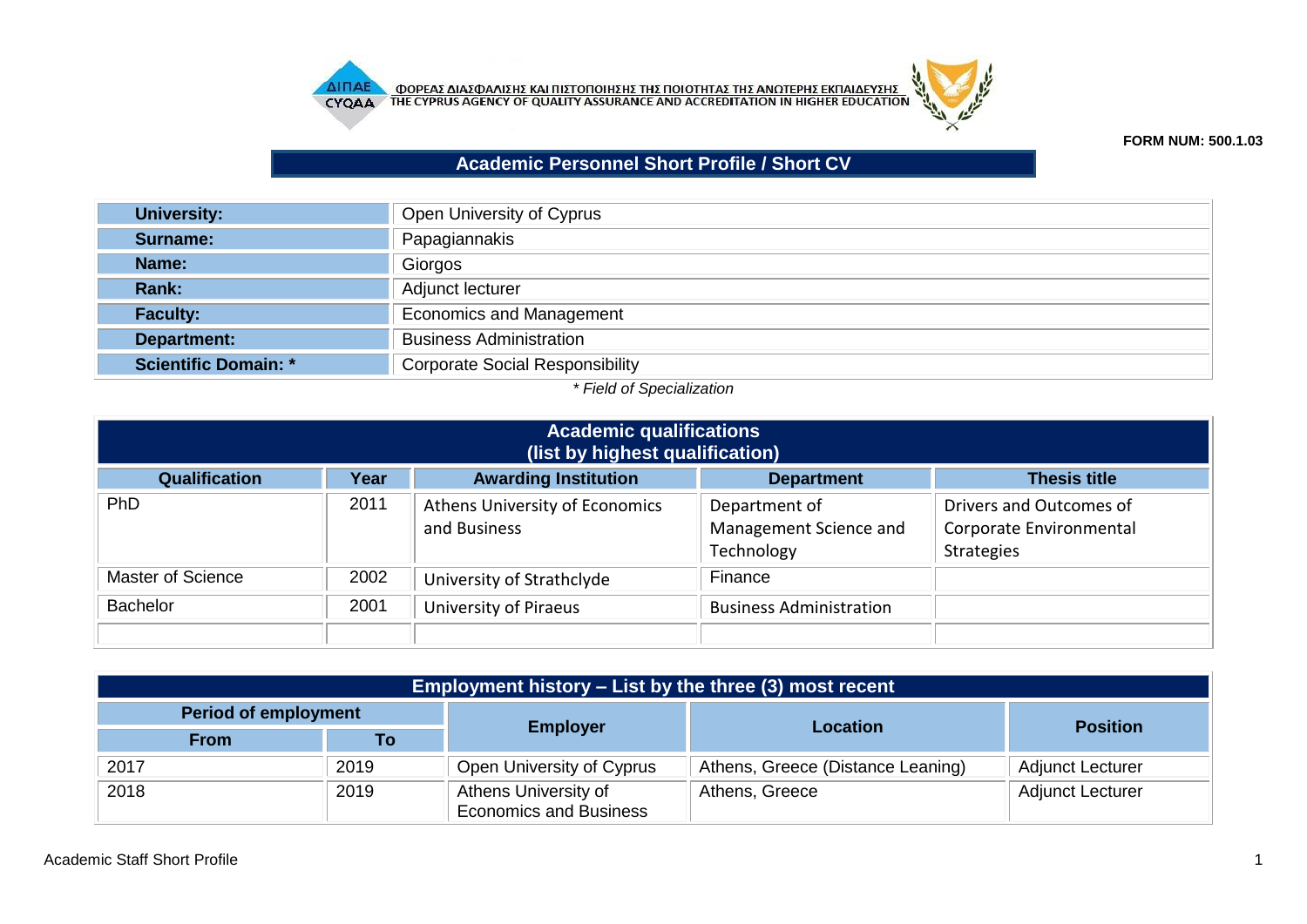| 201 | 201 | Cvprus<br>. ersitv'<br>Jnivc<br>^+<br>u | Cvprus<br>Nicosia | .ecturer<br>VIS'<br>usiting i |
|-----|-----|-----------------------------------------|-------------------|-------------------------------|
|     |     |                                         |                   |                               |

| Key refereed journal papers, monographs, books, conference publications etc. List the five (5) more recent and other<br>five (5) selected - (max total 10) |      |                                                                                                                                                 |                                            |                                                               |          |             |
|------------------------------------------------------------------------------------------------------------------------------------------------------------|------|-------------------------------------------------------------------------------------------------------------------------------------------------|--------------------------------------------|---------------------------------------------------------------|----------|-------------|
| <b>Ref. Number</b>                                                                                                                                         | Year | <b>Title</b>                                                                                                                                    | <b>Other authors</b>                       | <b>Journal and</b><br><b>Publisher /</b><br><b>Conference</b> | Vol.     | Page        |
| $\overline{1}$                                                                                                                                             | 2019 | Environmental management systems<br>and environmental product<br>innovation: the role of stakeholder<br>engagement.                             | Voudouris I, Lioukas S., and<br>Kassinis G | <b>Business</b><br>Strategy and<br>the<br>Environment         | In press |             |
| 2                                                                                                                                                          | 2019 | Good is not good, when better is<br>expected: Discrepancies between<br>ideal and actual collectivism and their<br>effect on employee attitudes. | Galanaki E., and Rapti A                   | European<br>Management<br>Review                              | In press |             |
| 3                                                                                                                                                          | 2018 | Corporate environmental<br>management: Individual-level drivers<br>and the moderating role of<br>charismatic leadership.                        | Lioukas S.                                 | European<br>Management<br>Review                              | 15       | 475-<br>489 |
| $\overline{4}$                                                                                                                                             | 2014 | The road to sustainability: Exploring<br>the process of corporate<br>environmental strategy over time.                                          | Voudouris I, and Lioukas S.                | <b>Business</b><br>Strategy and<br>the<br>Environment         | 23       | 254-<br>271 |
| 5                                                                                                                                                          | 2012 | Values, attitudes and perceptions of<br>managers as predictors of corporate<br>environmental responsiveness.                                    | Lioukas S.                                 | Journal of<br>Environmental<br>Management                     | 100      | 41-51       |
| 6                                                                                                                                                          | 2019 | <b>Corporate Social Hypocrisy</b><br>and Firm Sales.                                                                                            | Kassinis G., Kay A., and<br>Vlachos P.     | Annual<br>Academy of<br>Management<br>Conference,             |          |             |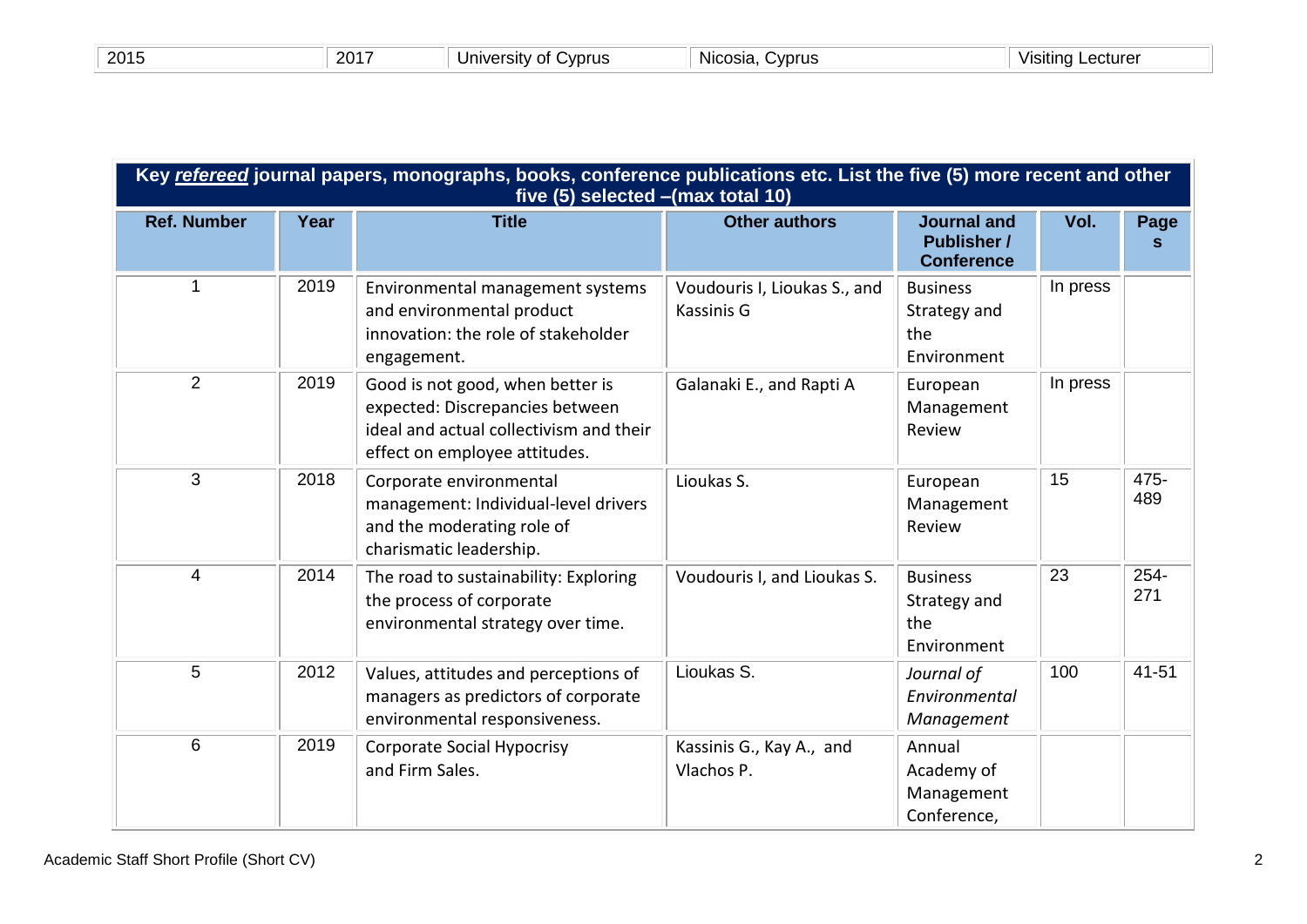|    |      |                                                                                                                                              |                        | Boston,<br>Massachusetts.                                                  |  |
|----|------|----------------------------------------------------------------------------------------------------------------------------------------------|------------------------|----------------------------------------------------------------------------|--|
|    | 2019 | All Are Not Saints, Who Go to Church:<br>Corporate Hypocrisy, Corporate<br>Social Responsibility and the Impact<br>on Customer Satisfaction. | Ioannou I., Kassinis G | Sustainability,<br>Ethics, and<br>Entrepreneursh<br>ip (SEE)<br>Conference |  |
| 8  |      |                                                                                                                                              |                        |                                                                            |  |
| 9  |      |                                                                                                                                              |                        |                                                                            |  |
| 10 |      |                                                                                                                                              |                        |                                                                            |  |
|    |      |                                                                                                                                              |                        |                                                                            |  |

| Exhibitions (where applicable). List the five (5) more recent and other five (5) selected.<br>(max total 10) |             |              |                              |           |                           |  |
|--------------------------------------------------------------------------------------------------------------|-------------|--------------|------------------------------|-----------|---------------------------|--|
| <b>Ref. Number</b>                                                                                           | <b>Date</b> | <b>Topic</b> | <b>International / Local</b> | Location* | <b>Role in Exhibition</b> |  |
|                                                                                                              |             |              |                              |           |                           |  |
| 2                                                                                                            |             |              |                              |           |                           |  |
| 3                                                                                                            |             |              |                              |           |                           |  |
| 4                                                                                                            |             |              |                              |           |                           |  |
| 5                                                                                                            |             |              |                              |           |                           |  |
| 6                                                                                                            |             |              |                              |           |                           |  |
|                                                                                                              |             |              |                              |           |                           |  |
| 8                                                                                                            |             |              |                              |           |                           |  |
| 9                                                                                                            |             |              |                              |           |                           |  |
| 10                                                                                                           |             |              |                              |           |                           |  |

\**Specify venue, geographic location etc*

**Research Projects. List the five (5) more recent and other five (5) selected (max total 10)**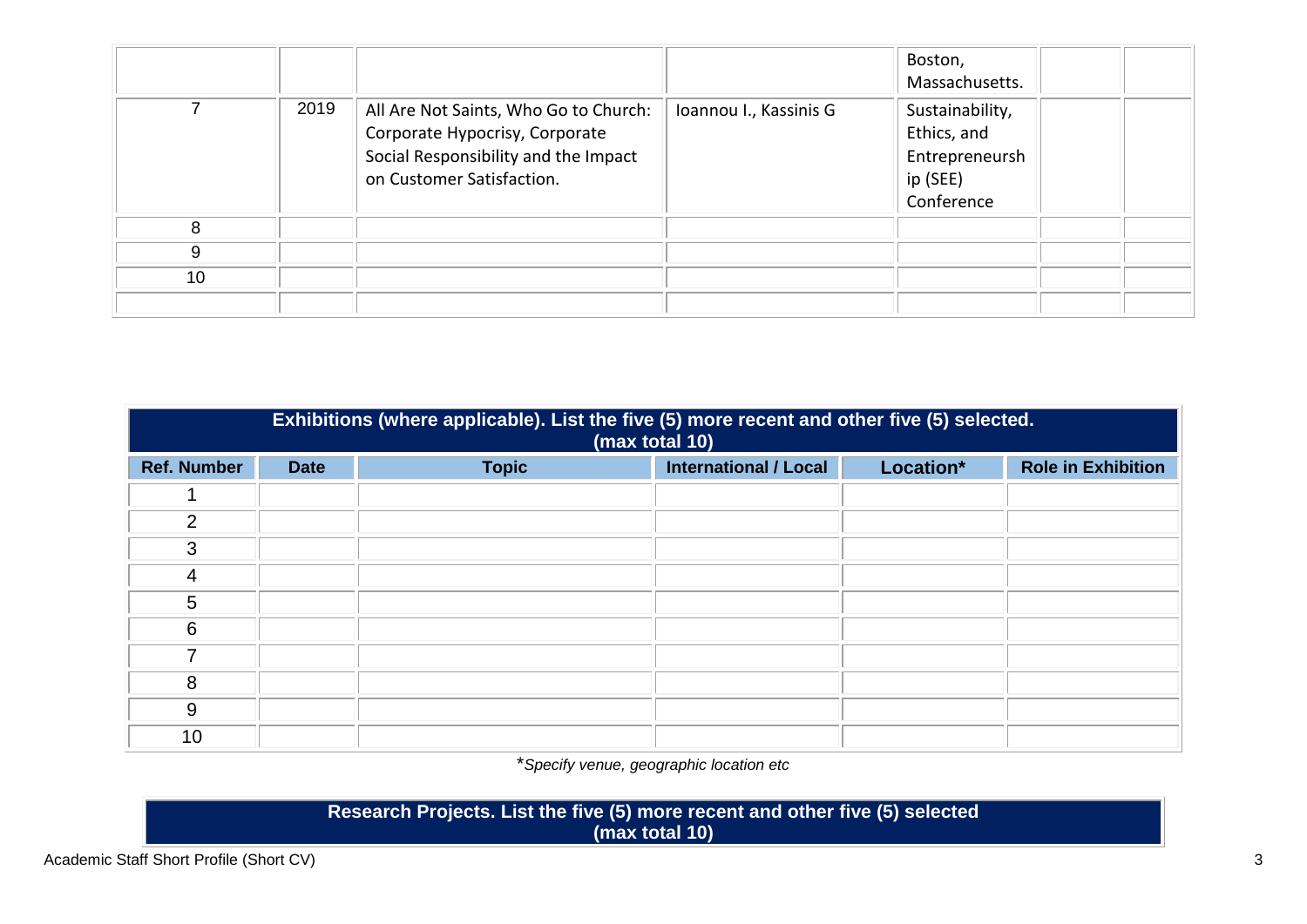| Ref.<br><b>Number</b> | <b>Date</b> | <b>Title</b>                                                                                             | <b>Funded by</b>                                                                                                                        | <b>Project Role*</b> |
|-----------------------|-------------|----------------------------------------------------------------------------------------------------------|-----------------------------------------------------------------------------------------------------------------------------------------|----------------------|
| 1                     | 2015        | Corporate responsibility and sustainability                                                              | Operational<br>Program "Human<br>Resource<br>Development.<br>European Union -<br>(European Social<br>Fund) and<br><b>National Funds</b> | Researcher           |
| 2                     | 2015        | Innovation and Entrepreneurship-<br>Exploitation of research in the Agricultural<br>University of Athens | European Union -<br>(European<br>Regional<br>Development<br>Fund) and<br>National Funds.<br>NSRF 2007-2013.                             | Researcher           |
| 3                     | 2015        | Entrepreneurial exploitation of research in<br>the Athens University of Economics and<br><b>Business</b> | European Union -<br>(European<br>Regional<br>Development<br>Fund) and<br>National Funds.                                                | Mentor               |
| 4                     | 2014        | Reinforcing entrepreneurial intentions of<br>young people                                                | European Union -<br>(European Social<br>Fund) and<br>National Funds.                                                                    | Researcher           |
| 5                     | 2014        | Digital Services of Athens University of<br><b>Economics and Business</b>                                | European Union -<br>(European<br>Regional<br>Development<br>Fund) and<br>National Funds.                                                | Researcher           |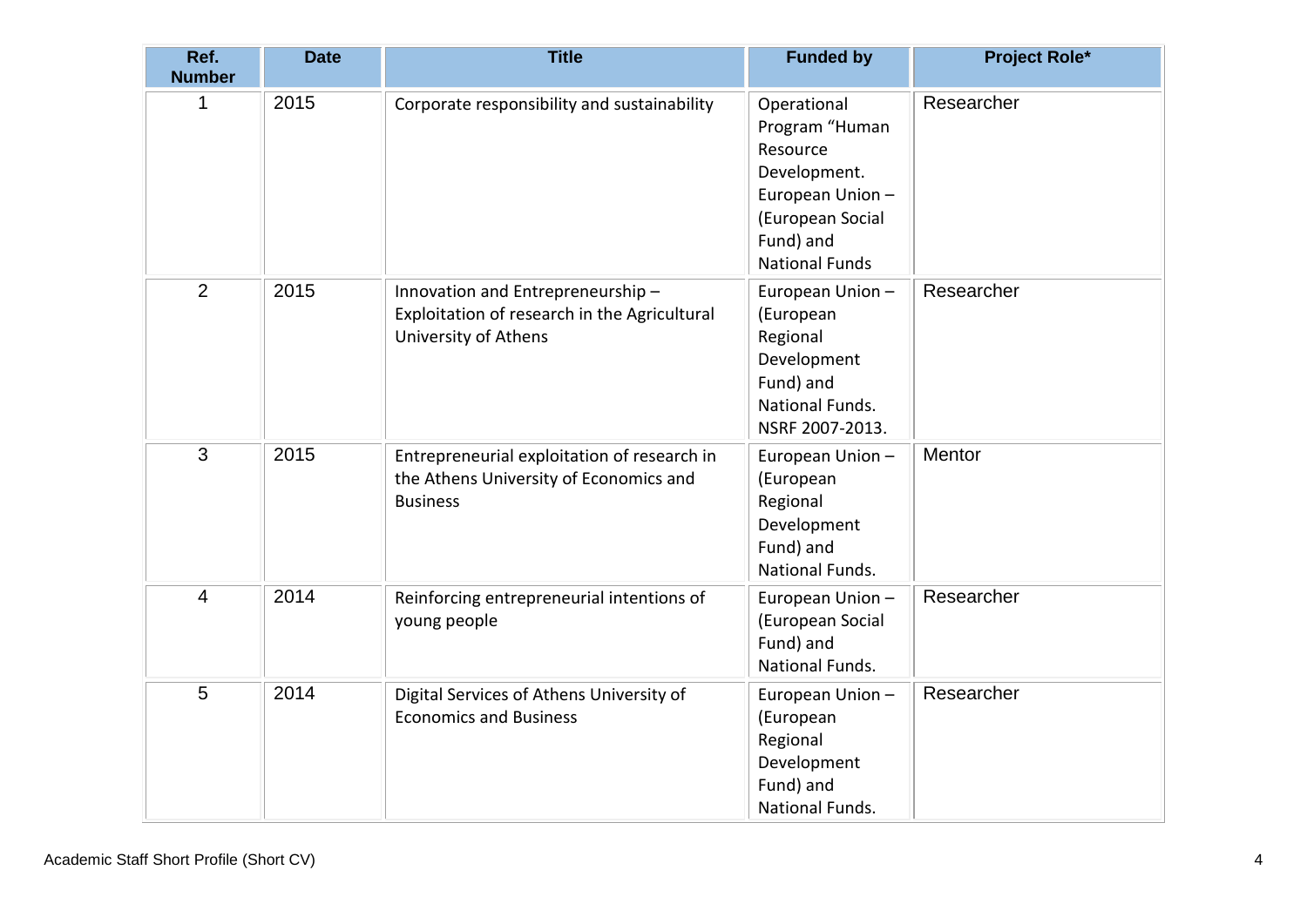| 6  | 2012 | Survey on innovation and SMEs                                                                        | <b>EU Sectoral</b><br>Operational<br>Program "Human<br>Resources<br>Development" | Researcher |
|----|------|------------------------------------------------------------------------------------------------------|----------------------------------------------------------------------------------|------------|
| 7  | 2012 | Research and Awareness for factors that<br>influence the decision to engage in<br>entrepreneurshipx` | <b>EU Program</b><br>"Youth in action"                                           | Researcher |
| 8  | 2005 | Encouragement of Entrepreneurial Actions,<br><b>Innovative Applications and Elective Courses</b>     | EPEAEK II, 3rd EU<br>Support<br>Framework, RC-<br><b>AUEB</b>                    | Researcher |
| 9  |      |                                                                                                      |                                                                                  |            |
| 10 |      |                                                                                                      |                                                                                  |            |

*\*Project Role: i.e. Scientific/Project Coordinator, Research Team Member, Researcher, Assistant Researcher, other*

| <b>Consulting Services and/or Participation in Councils / Boards/ Editorial Committees.</b><br>List the five (5) more recent |               |                                                    |                                     |                                                                                                                                                                       |
|------------------------------------------------------------------------------------------------------------------------------|---------------|----------------------------------------------------|-------------------------------------|-----------------------------------------------------------------------------------------------------------------------------------------------------------------------|
| <b>Ref. Number</b>                                                                                                           | <b>Period</b> | <b>Organization</b>                                | <b>Title of Position or Service</b> | <b>Key Activities</b>                                                                                                                                                 |
|                                                                                                                              | 2009-2011     | Eurobank                                           | Consultant                          | Research to define the content of<br>the website: moneypedia                                                                                                          |
| $\overline{2}$                                                                                                               | 2006-2008     | Operational<br>program<br>"Information<br>Society" | Consultant                          | Applications of New Methods of<br>Work in Cultural Differentiated<br>Teams: Intelligent Adaptation of<br>Enterprises and Improvement of<br>Skills of Women Immigrants |
| 3                                                                                                                            |               |                                                    |                                     |                                                                                                                                                                       |
| 4                                                                                                                            |               |                                                    |                                     |                                                                                                                                                                       |
| 5                                                                                                                            |               |                                                    |                                     |                                                                                                                                                                       |